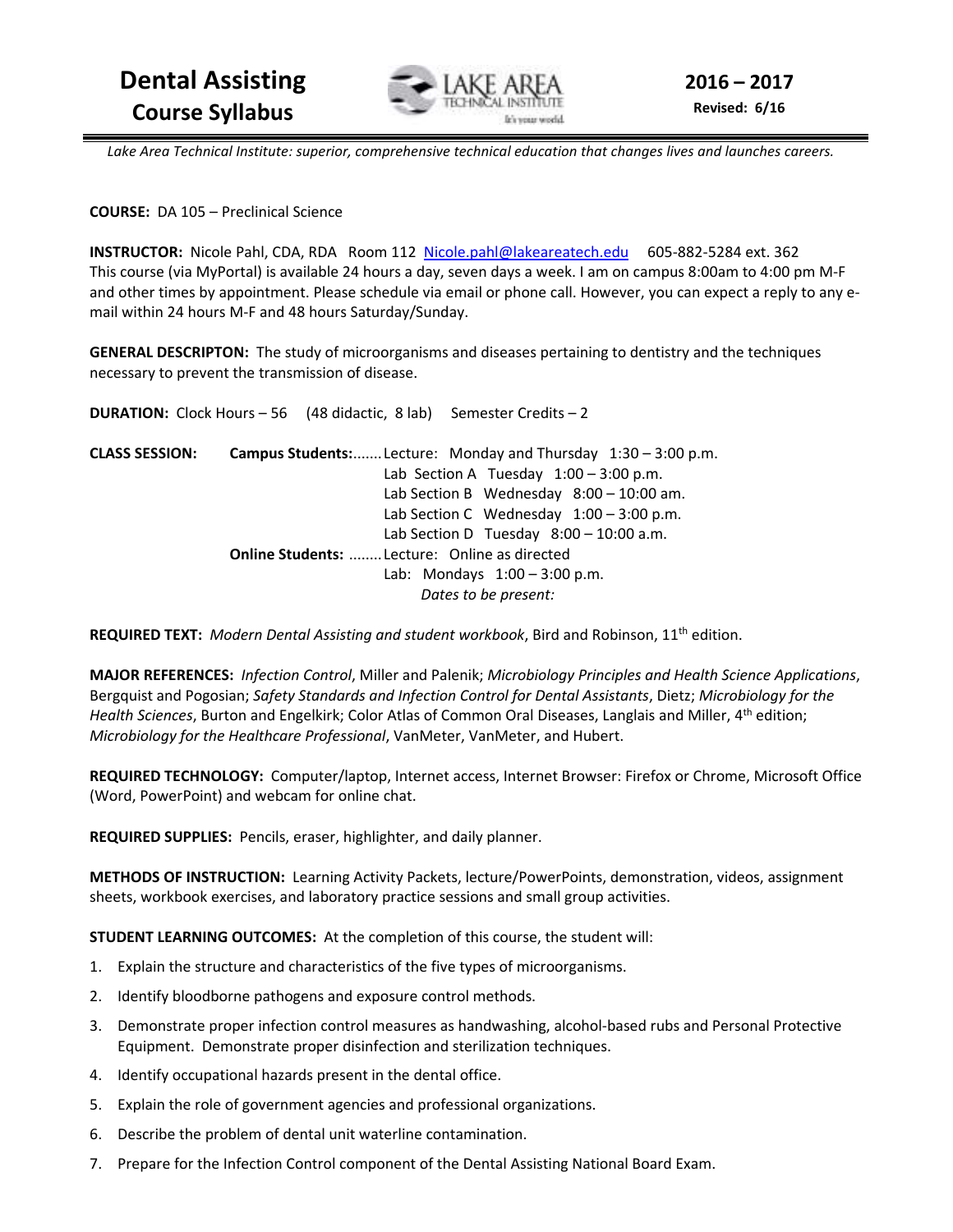| Units of Instruction/Topics Included |                                                      |    | Clinic/Lab<br><b>Hours</b> |
|--------------------------------------|------------------------------------------------------|----|----------------------------|
| 105 1                                | Identify disease transmission and infection control. | 12 |                            |
| 105 2                                | Perform disinfection techniques                      | 6  |                            |
| 1053                                 | Perform sterilization techniques.                    | 6  |                            |
| 1054                                 | Describe microbiology.                               | 14 |                            |
| 105 5                                | Describe occupational health and safety standards.   | 10 |                            |
|                                      | Total                                                | 48 | 8                          |

**ATTENDANCE:** Consistent with department policy, a student may miss six hours of any one class during the semester. Upon missing the seventh hour, a drop slip will be filled out and submitted to the registrar. Within three days of being dropped, the student may appeal by filling out an appeal form with the registrar. The registrar will then set up a meeting with the student and the instructor. The appeal will be considered and a decision reached on an individual basis. Absences can seriously affect grades. *Students are responsible for all information missed while absent from class.* This includes any changes to the schedule that might occur. When a student is 10 minutes late for class, it is an automatic absence.

**EVALUATION CRITERIA/FINAL GRADE CALCULATION:** A major exam will be taken after units 1 – 5 as well as practical evaluations in units 2 and 3. A final exam will be given at the completion of the course. The final grade will be calculated by adding total points achieved and dividing by the number of points possible. The student must achieve a minimum 80% cumulative average at the completion of the course.

|  | Grading: Quizzes and Assignments 178 points |                  |
|--|---------------------------------------------|------------------|
|  |                                             |                  |
|  |                                             |                  |
|  |                                             |                  |
|  |                                             | 550 Total Points |
|  |                                             |                  |

**GRADING SCALE:** 94% - 100% = A  $87% - 93% = B$   $86% - 80% = C$  79% or below = Failing

**GRADING POLICIES:** Tests not taken on the scheduled test day will be assessed a 10% late penalty unless other arrangements have been made *prior* to test day. If you are absent the day of a test, the late penalty will be assessed and that test must be taken within **2 days** or a score of zero will be awarded. *Note: This test may NOT be the same test given in class.* 

To obtain full credit for a missed test, the following conditions must be met:

- 1. You contact the course instructor prior to the beginning of class.
	- *AND*
- 2. You have a legitimate excuse that you can document. Examples: serious illness (requires a doctor's note), funeral (accompanied by the memorial pamphlet from the funeral), automobile accident (documentation necessary), severe weather, and program-related activity (requires documentation).

Points are awarded for assignments completed. Assignments/tests are due on the date specified unless an extenuating circumstance has been approved by the instructor. Late assignments will not be accepted unless due to extenuating circumstances and will be penalized by 10%.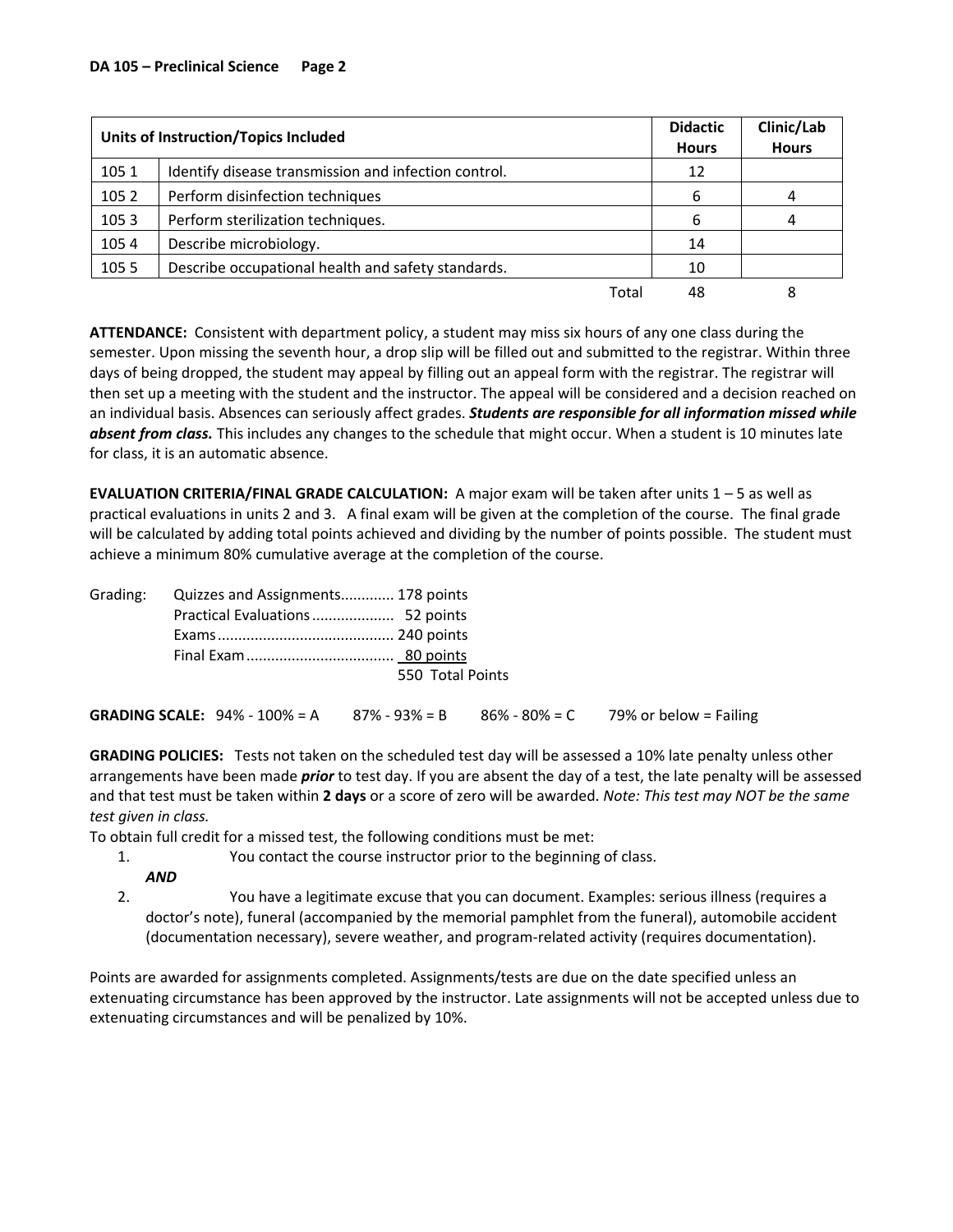## **ADDITIONAL COURSE INFORMATION:**

*for online and on-campus students* 

- 1. It is expected that students will spend 2 hours per credit hour outside of class time for each course. For example, for a 3 credit course you can expect to spend 3 hours working with the concepts presented (for on-campus students this would be the time you attend class) plus 6 additional hours per week (2 hours x 3 credits) completing assigned homework and projects as well as studying for tests.
- 2. Laptops are LATI property during class and will be used for academic purposes only. Social networking is distracting to those around you. Please be courteous during classroom instructional time (lecture and other class activities).
- 3. Cellphones and other mobile devices (iPods) are to be turned off and put away unless being used for classroom activities (as specified by your instructor). Any texting during class will not be allowed. Please inform the instructor if there is an emergency call expected. No cell phones should be on or visible during exams.
- 4. The instructor has the right to alter the syllabus and assignments during the course. Any changes will be announced.
- 5. Personal responsibility is expected of all students. You are responsible for knowing the material as well as meeting all due dates. It is suggested that each student develop a method for keeping track of due dates.
- 6. Professional behavior is expected in class and on-campus at all times. Professionalism in the classroom and in the workplace are vital to your success. Unprofessional behavior including, but not limited to, swearing, cheating, making rude comments or gestures, showing disrespect, and talking during instructional time will not be tolerated.
- 7. Excellent communication is a vital tool to success in the classroom and workplace. This communication includes in-person and email as well as any other methods utilized by your instructor. The course (via My Portal) is available 24 hours a day, seven days a week. Your instructor is available 8:00 am to 4:00 pm M-F and by appointment. However, you can expect a reply to any e-mail within 24 hours M-F and 48 hours Saturday/Sunday. *It is expected that you will check your LATI email at least 5 days a week* to ensure you are receiving up to date information. As your instructor, I am here to assist you. If I do not know you have questions or are struggling, I am not able to help. Please feel free to call, stop by my office, or send an email if you have any questions or need assistance.

*Communication guidelines for email:* 

- When emailing, always use LATI's email system for communicating with your instructor.
- Include a subject line to let me know what the message is about.
- Please include a salutation (Hi) and a closing (thank you, sincerely,)
- Clearly describe your question or information you would like to share.
- Use complete sentences including capital letters and punctuation. Email (in an academic and workplace setting) should follow a professional format; it is not the same as texting or sending a quick reply to a close friend.

#### *Professional Online Etiquette:*

• **Be aware of how you communicate via e-mail or in the forum so your message is not misinterpreted.** Communication between humans is approximately 90 percent body language, 8 percent tone of voice, and 2 percent spoken words. With e-mail, 98 percent of the communication's context is no longer in play.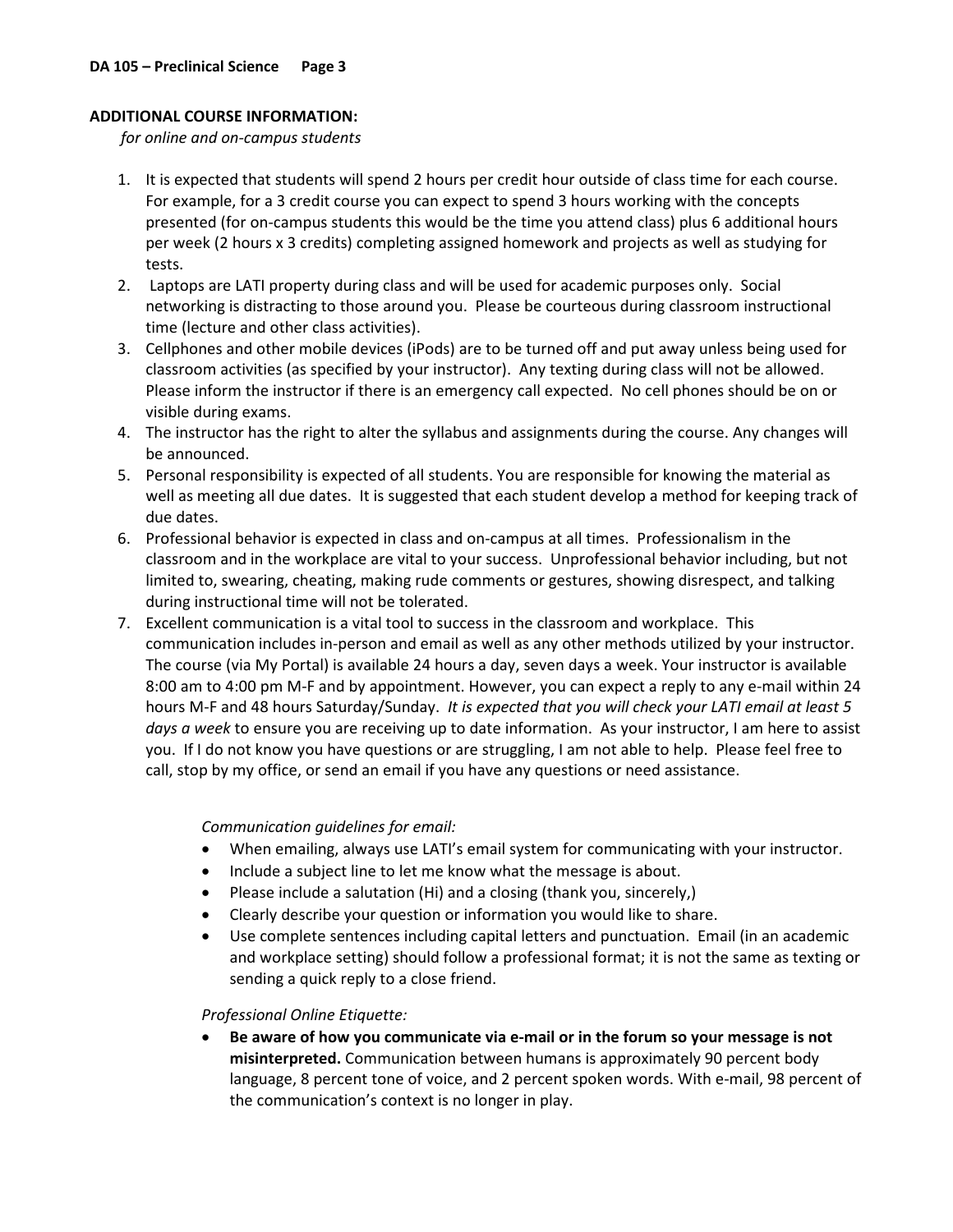- **Avoid language that may come across as strong or offensive.** Language can be easily misinterpreted in written communication. Humor and sarcasm may easily be misinterpreted in online platforms, so try to be as matter-of-fact and professional as possible. No inappropriate, offensive, or profane language.
- **Review, review, then send.** There's no taking back a comment that has already been sent, so it is important to double-check all writing to make sure that it clearly conveys the exact intended message.
- **An online classroom is still a classroom.** Though the courses may be online, appropriate classroom behavior is still mandatory. Respect for fellow classmates and the instructors is as important as ever.
- **Proofread posts and messages.** Make sure you are communicating your points as clearly as possible in the forums and other communications. The accurate grammar and spelling of a message is vital. If your audience cannot decode misspelled words or poorly constructed sentences, you are not communicating. It is a good practice to compose, review, and check your comments in Word before posting them.
- **8.** Without my permission, you do not have the authority to record any of my class, its class members, or any content expressed here.

**ACADEMIC HONESTY STUDENTS' RESPONSIBILITIES:** Students are responsible for their own behaviors and are expected to maintain stated standards of academic honesty. Students share the responsibility with the faculty for maintaining an environment that supports academic honesty and discourages plagiarism or cheating.

**FACULTY AND ADMINISTRATOR RESPONSIBILITIES:** Faculty are responsible for creating a classroom and testing environment that discourages cheating, confronts suspected violators and insures fair treatment of all students. Administrators also share the responsibility for developing an environment that discourages academic dishonesty.

# **ACADEMIC DISHONESTY: The following activities are considered to be academically dishonest:**

- Failing to report observed instances of academic dishonesty.
- Plagiarism, defined as representing as one's own, the ideas, writings, or other intellectual properties of others, including other students; any material taken verbatim from the work of others must be placed in quotation marks and a reference cited. Paraphrased content must have appropriate attribution.
- Collaboration on assignments unless it is clearly permitted per the syllabus/instructor.
- Falsifying academic records.
- Bribing faculty to improve academic scores or grades.
- Acquiring an exam during the preparation, duplication, storage, or prior to testing date.
- Removing or acquiring secured exams after administration.
- Copying answers from another student's examination.
- Taking a crib sheet or other form of prepared answers/notes into an examination when not permitted by the instructor.
- Leaving the examination and returning without permission.
- Taking an examination for someone else, preparing and submitting an assignment for someone else, or sign-in for class for someone else.
- Receiving, retaining, and/or using materials obtained in a manner that is defined as academically dishonest.
- Using signals or otherwise communicating (e.g. text messaging) during an examination to share answers with or from another student.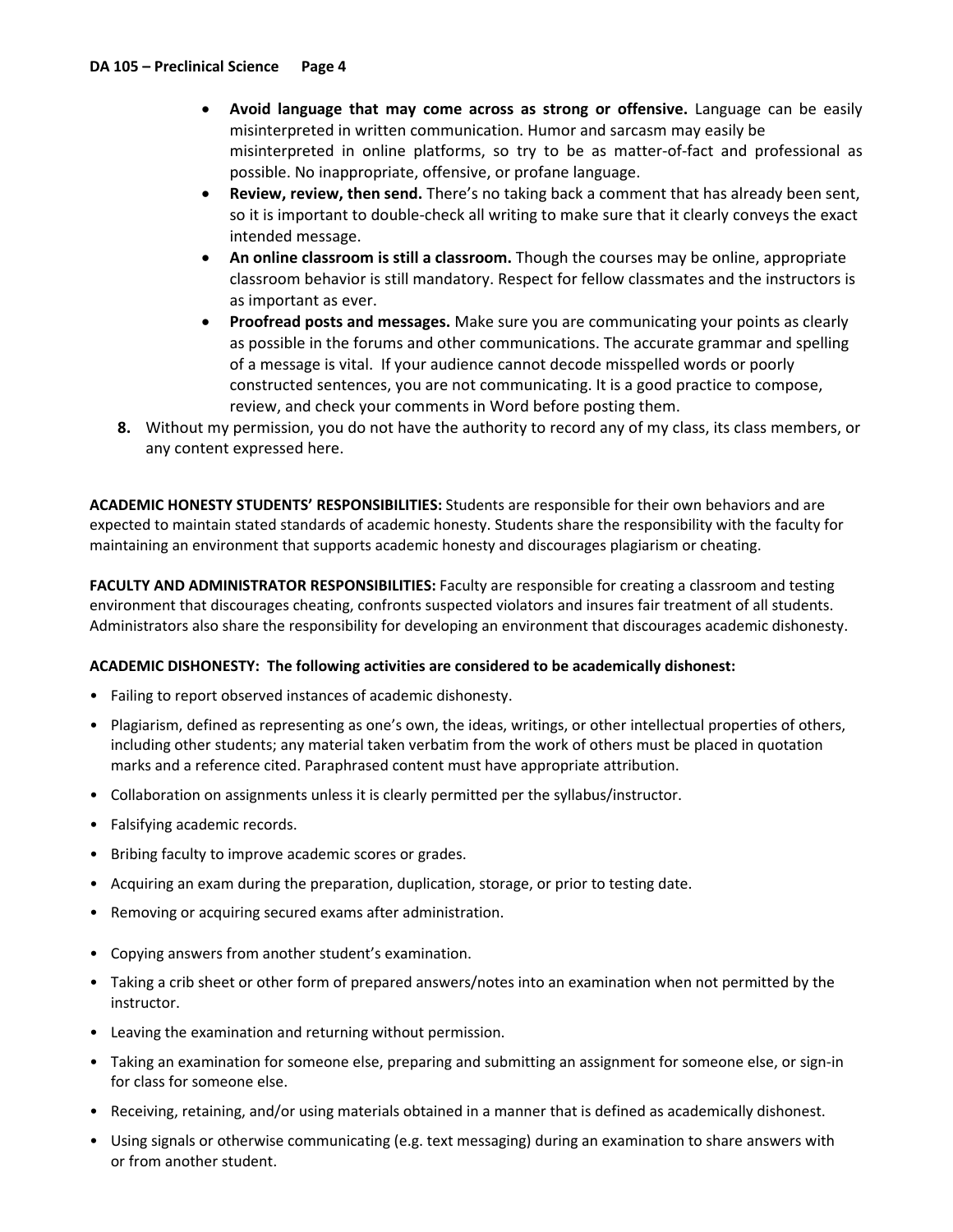- Continuing to answer test items beyond the prescribed exam time limit.
- Falsifying reasons for excused absences from examinations.
- Taking examinations at times other than the one to which you have been assigned in order to obtain more preparation time.

### **If a student is participating in academic dishonesty and is caught, he/she may be dismissed from the course.**

**RECORDING STATEMENT:** Without permission, students do not have the authority to record **any** of the dental assisting classes, its class members, or any expressed content.

**INSTRUCTOR RIGHTS STATEMENT:** The instructor has the right to change any and all material on this syllabus at any time.

**ADA STATEMENT:** Watertown School District 14-4 provides equal opportunity in its employment regulations, educational, and activity programs. It is the policy of the District not to discriminate on the basis of sex, race, color, national origin, creed, religion, marital or veteran status, status in regard to public assistance, age, or disability.

Students are entitled to 'reasonable accommodations' under provisions of the Americans with Disabilities Act. Those in need of such accommodations should notify the instructor and make appropriate arrangements with the Office of Disability Services, Educational Services/Library.

Inquiries regarding implementation and compliance of the Americans with Disabilities Act may contact Sandie Jungers, Special Needs Coordinator, Watertown School District 14-4, P.O. Box 730, Watertown, SD 57201-0730, 605-882-6312. Persons with inquiries regarding implementation and compliance regarding Title IX or Section 504 may contact the Watertown School District Superintendent's Office, P.O. Box 730, Watertown, SD 57201-0730, 605- 882-6312.

Additional inquiries may be directed to the Regional Director, U.S. Department of Education, Office for Civil Rights, 10220 North Executive Hills Boulevard, 8th Floor, Kansas City, MO 64153-1367, 816-880-4200.

# **STUDENT SERVICES:**

#### • *Career Counseling*

Guidance is available for students when investigating career choices or in reaffirming the choice already made.

#### • *Personal Counseling*

Knowing that student life can be stressful, Lake Area Tech provides personal on-campus counseling for either school-related or non-school-related issues. At times, referral to another counseling service may be warranted. Check with the on-campus counseling staff if you have concerns you need to discuss. Specific referrals for drug and alcohol-related issues will be made by on-campus counselors.

## • *Student Tutoring*

The Educational Services Center staff and peer tutors provide tutoring for all courses. If you are a student in need of help in any of your classes, please contact the Educational Services Coordinator located in the LATI library.

#### • *Online Learner Information*

Additional information and support for online learners at LATI is available at: http://www.lakeareatech.edu/onlinelearner/index.html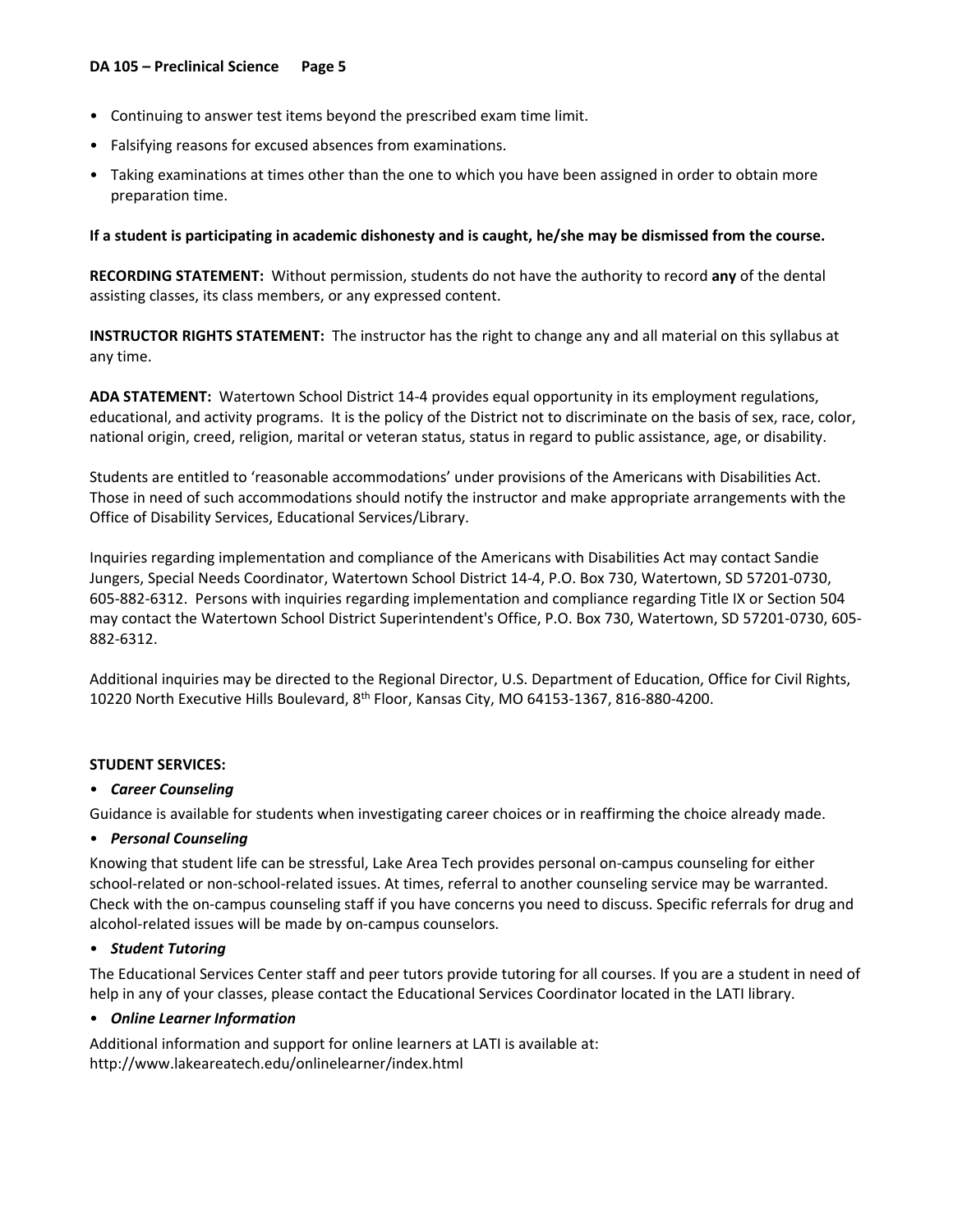# **DA 105 – Clinical Science Calendar of Instruction (Weekly Schedule)**

| Calendar of Instruction (Weekly Schedule) |                                                                                                       |                                                                                                                             |  |  |
|-------------------------------------------|-------------------------------------------------------------------------------------------------------|-----------------------------------------------------------------------------------------------------------------------------|--|--|
| <b>DATE</b>                               | <b>TOPIC</b>                                                                                          | <b>ASSIGNMENT</b>                                                                                                           |  |  |
| Week 1                                    | <b>Introduction</b><br><b>Course Syllabus</b><br>LAP $2$ – Intro                                      |                                                                                                                             |  |  |
| Week 2                                    | Lecture: LAP 2 - Disinfection Techniques<br>Lab: Practice Operatory Disinfection<br>Hand washing, PPE | Workbook Chapter 20 (eLearning)<br>Familiarize with Lab/Safety/Practice Disinfection                                        |  |  |
| Week 3                                    | Lecture: LAP 2 - Disinfection Techniques<br>Lab: Practice Operatory Disinfection                      | Assignment Sheets (LAP)<br><b>Operatory Disinfection Practical</b>                                                          |  |  |
| Week 4                                    | Lecture: LAP 2 - Review<br>LAP 3 - Sterilization<br>Lab: Sterilization of Instruments                 | $LAP$ 2 – Review<br>$LAP$ 2 – Exam<br>View Sterilization procedure, familiarize and<br>practice using techniques indicated. |  |  |
| Week 5                                    | Lecture: LAP 3 - Sterilization<br>Lab: Practice Sterilization of Instruments                          | Workbook Chapter 21 (eLearning)<br><b>Operatory Sterilization Practical</b>                                                 |  |  |
| Week 6                                    | Lecture: LAP 3 - Sterilization<br>Lab: Practice Sterilization of Instruments                          | Assignment Sheets (LAP)<br><b>Operatory Sterilization Practical</b>                                                         |  |  |
| Week 7                                    | Lecture: LAP 3 Review<br>LAP 1 - Disease Transmission<br>Lab: Hand washing                            | $LAP$ 3 – Review<br>$LAP$ 3 – Exam                                                                                          |  |  |
| Week 8                                    | <b>Lecture:</b> LAP 1 - Disease Transmission                                                          | Workbook Chapter 19 (eLearning)<br>View Video "Principles of Infection Control"                                             |  |  |
| Week 9                                    | Lecture: LAP 1 - Disease Transmission                                                                 | <b>Review Questions (Handout)</b><br>Assignment Sheets (LAP)                                                                |  |  |